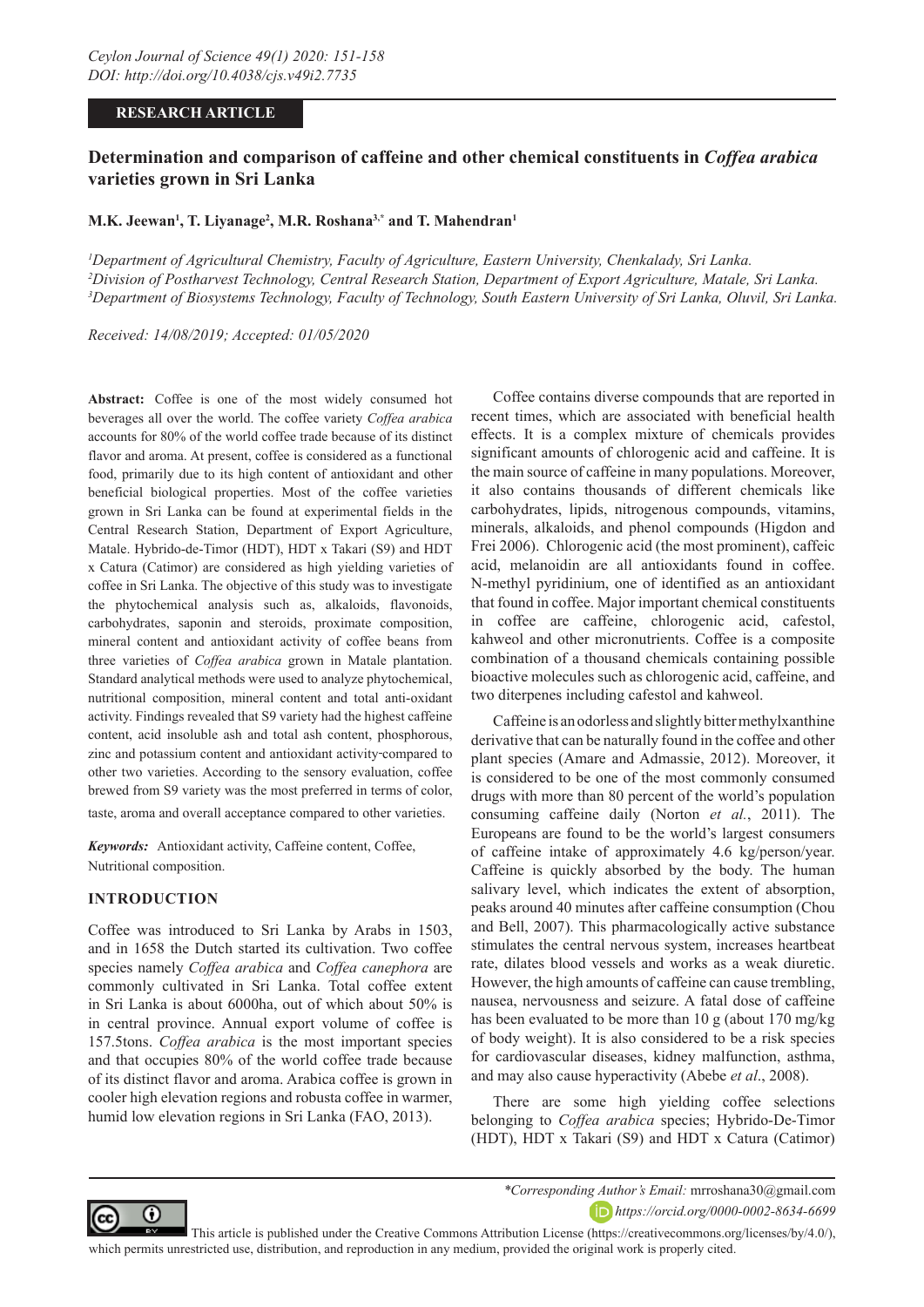which are grown at Central Research Station, Department of Export Agriculture, Matale. HDT is a Hybrid variety which bears large berries and more resistant to leaf rust disease. Average dry yield is more than 2000 kg/ha. S9 is a hybrid variety (HDT x Takari) which has superior flavor and aroma, berries are in medium size and resistant to rust disease. The average yield is more than 2000 kg/ha. Catimor is a high adaptable variety resulting of HTD and Catura and has medium berries. It is more resistant to rust disease and yield more than 2500 kg/ha. Well matured coffee beans should be used in order to obtain accurate results and wet process or dry process helps to separate beans from berries. Parchment layer should be removed before further processes and can be achieved using machine or motor and pestle. There are variety of machines available for roasting of coffee beans. The roasting process provides unique flavor and aroma which enhance the consumer complacence. Grinding is followed after roasting and sizes of particles are important.

Therefore, the objectives of this study were to determine and differentiate the caffeine and other chemical constituents found in coffee varieties of S9, HDT and Catimor and to select the suitable coffee variety for the industries in order to fulfill the consumer demand.

## **MATERIALS AND METHODS**

#### **Qualitative phytochemical analysis**

Qualitative chemical tests were conducted on extracts to establish the chemical composition profile of the *Coffea arabica* extracts  $(T_1: S9, T_2: Catimor and T_3: HDT)$ . The following tests were carried out to detect various phytochemicals in the samples.

#### **Preparation of samples**

A sample of 10 g of the *Coffea arabica* powder was extracted successively with 150 mL of petroleum ether using a Soxhlet extractor for 16 h. All the extracts were concentrated under reduced pressure in a rotary evaporator. The extracts obtained were filtered separately using Whatman No. 42 filter papers and stored in airtight bottles for further use.

## **Dragendorff's test for alkaloids**

Alkaloid was qualitatively tested according to the method described by Chandrashekar *et al*. (2010). 2 mL of Dragendorff's reagent was added to few milliliters of filtrate. A prominent yellow precipitate indicated the presence of alkaloids in samples.

#### **Shinoda's test for flavonoids**

Flavonoids were qualitatively tested according to the method described by Korwar *et al.* (2010). The extracts were treated with few fragments of magnesium metal separately followed by drop wise addition of concentrated hydrochloric acid. The formation of magenta color indicated the presence of flavonoid.

#### **Benedict's test for carbohydrates**

Alkaloid was qualitatively tested according to the method described by Chandrashekar *et al*. (2010). 2 mL of extract was shaken with 10 mL of water, filtered and the filtrate was concentrated. To this 5 mL of Benedict's solution was added and boiled for 5 minutes. Formation of brick red colored precipitation indicates the presence of carbohydrates.

## **Detection of saponin by foam test**

Saponin was qualitatively tested according to the method described by Kokate (1999). 2 mL of distilled water was added to 1 mL of extract. Mixture was shaken vigorously and allowed to stand for 10 minutes. Development of a foam on the surface of the mixture indicated the presence of saponin in samples.

## **Detection of steroids by sulphuric test**

Steroids were qualitatively tested according to the method described by Chandrashekar *et al*. (2010). Chloroform (10 mL) was added to 1 mL of the filtrate. Then, 10 mL of sulphuric acid was added slowly by the sides of the test tube. Upper layer turned red and sulphuric acid layer showed the yellow color with green fluorescent, indicating the presence of steroids in the filtrate.

#### **Quantitative chemical analysis**

## *Determination of caffeine content*

The caffeine amount in the *Coffea arabica* was determined by High Performance Liquid Chromatographic-DAD method (Mesfine *et al*., 2018). Caffeine stock solution of 1000 ppm was prepared by dissolving 100 mg of standard caffeine powder with 50 mL of warm water in a 100 mL volumetric flask and filled to the final volume with distilled water after cooling down to room temperature. 100 ppm standard solution was prepared by pipetting 10 mL of stock solution in to a 100 mL volumetric flask and brought up to volume with distilled water. The caffeine working standard solutions of different concentrations 0, 5, 10 and 25 ppm were prepared from the above prepared solution in 10 mL volumetric flasks with distilled water. Each roasted coffee bean sample was ground and screened through 250 µm sieve to get a uniform texture. Exactly 0.50 g of each ground and sieved coffee sample was put into 250 mL beakers, and were boiled in 100 mL of distilled water in a temperature range of 80-90°C with continuous stirring using magnetic stirrer for 30 minutes. Coffee solutions were cooled to room temperature, and then filtered into conical flasks with 0.45 µm filter papers using suction filtration. Small amount of hot water was added on the scum left over the filter paper to wash caffeine remains.

To determine the caffeine content in the coffee samples, the method was validated using the standard solution prepared for the experiment. The standard solutions used in experiment were 0, 5, 10 and 25 ppm. These solutions were then injected into the HPLC machine (Agilent 1100 Series, US) following the chosen chromatographic conditions. A calibration curve for peak area against concentration of working caffeine standards was constructed to validate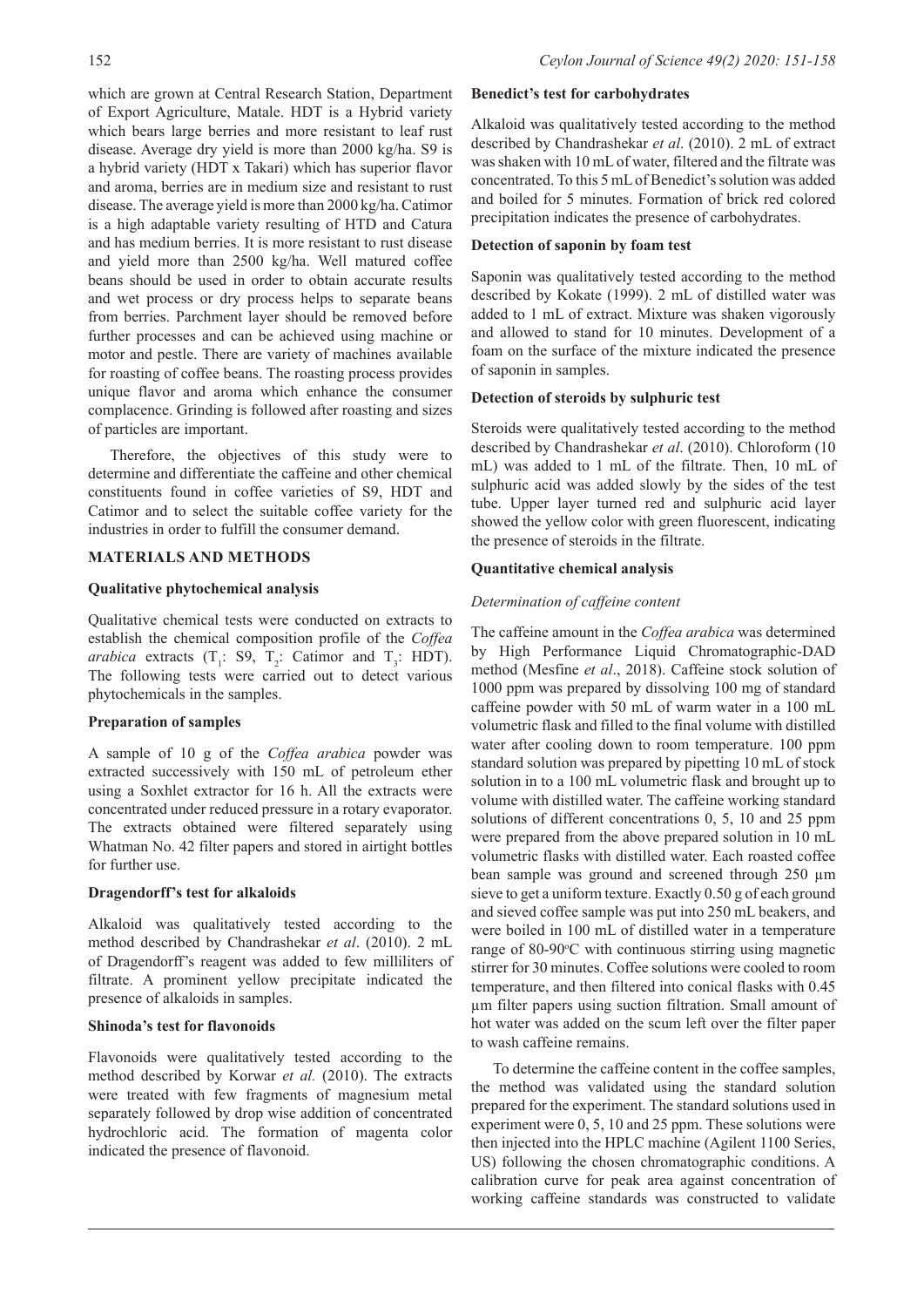# *M.K. Jeewan et al.* 153

the HPLC quantification of caffeine in terms of linearity, sensitivity, precision and for calibration purpose. The curve showed good linear relationship between the peak area and concentrations of the standard solutions. Its equation was derived as  $Y = 52.8x + 22.9$  and calibration curve of standard  $(R<sub>2</sub> = 1.0000)$  where Y is peak area, X is concentration of caffeine (mg  $L^{-1}$ ) and R is the linear correlation factor.

## *Determination of total antioxidant activity (Phosphomolybdenum assay)*

The total antioxidant capacities of extracts were evaluated using phosphomolybdenum method (Matthias *et al*., 2015). Coffee extracts  $(0.5-1 \text{ mg} \text{ mL}^{-1})$  were prepared in methanol from test stock solution. 3 mL of reagent solution (prepared from 10 mL of 0.6 M sulphuric acid, 10 mL of 28 mM sodium phosphate, and 10 mL of 4 mM ammonium molybdate) were added to all the tubes and incubated at 95 °C for 90 min. After cooling the sample to room temperature, the absorbance of the solutions was measured at 695 nm against blank using a UV Visible spectrophotometer (Thermo Fisher Orion AquaMate, India). Ascorbic acid was used as the reference. Total antioxidant activity (TAA) was expressed as mmol Trolox/g coffee beans.

#### *Analysis of proximate composition*

Moisture, ash, fat, acid-insoluble ash and water soluble matter contents were analyzed according to the AOAC method (2000).

### *Analysis of mineral content*

Finely ground roasted coffee sample of 0.5 g was taken and kept at the muffle furnace at 475°C for 6 hours for ashing. Ash samples were treated with 2.5 mL of concentrated hydrochloric acid and diluted with distilled water. Mixture was filtered through Whatman No.42 filter paper into a 50 mL standard flask. The final volume was made up to 50 mL with double distilled water. Phosphorus content in the digested sample was estimated by colorimetric method (McKie and MccleAry, 2016). Potassium content in the digested sample was estimated by a Jenway Clinical PFP7/C Flame Photometer (Boraste *et al*., 2009). Magnesium, calcium, ferrous and zinc contents in the digested samples were estimated by a PinAAcle 900H Atomic Absorption Spectrophotometer - (Zafar *et al*., 2010).

## **Sensory evaluation**

Sensory evaluation was done using 30 untrained panelists at the Central Research Station, Department of Export

#### **Data analysis**

The experimental design was the Complete Randomized Design (CRD). The mean values of replicates were determined using DMRT (Duncan Multiple Range Test) at  $p = 0.05$ . Difference among different variety was tested with one–way analysis of variance (ANOVA) by using SAS statistical software.

coffee brew were given to each panelist with five ballots.

#### **RESULTS AND DISCUSSION**

## **Qualitative analysis of phytochemicals for different varieties of** *Coffea arabica*

In the addition of the Dragendroff reagent and petroleum ether extracts of S9  $(T_1)$ , Catimor  $(T_2)$  and HDT  $(T_3)$ varieties gave orange yellow solution with pale orange precipitation. In the addition of the NaOH few drops, petroleum ether extracts gave intense yellow color with slight precipitation. After adding Benedict's reagent and boiling of the extracts, layer separation was resulted in petroleum ether extracts. The lower layer turned into bluish green. After adding distilled water and shaking, layer separation was occurred in petroleum ether extracts. Foam was developed on the surface of the mixture. After adding chloroform and sulphuric acid, layer separation was observed. In petroleum ether extract, upper layer turned into dark red and bottom layer turned into pale yellow with green fluorescent.

 $+++$ =Present in higher amounts,  $++$  = moderately present,  $+=$  Present,  $=$  absent

The qualitative phytochemical analysis of three different varieties of *Coffea arabica* in petroleum ether extract is shown in Table 1. Three different varieties contain high amounts of carbohydrate, flavonoids, alkaloid, steroid and saponin. Different solvents with different polarities extract

**Table 1:** Qualitative phytochemical screening of *Coffea arabica* in petroleum ether extract.

|              | <b>Coffee Varieties</b> |               |          |  |  |
|--------------|-------------------------|---------------|----------|--|--|
| Compound     |                         | $\rightarrow$ |          |  |  |
| Alkaloid     | $+++$                   | $^{++}$       | $^{++}$  |  |  |
| Flavonoid    | $^{+++}$                | $^{+++}$      | $^{+++}$ |  |  |
| Carbohydrate | $^{+++}$                | $^{+++}$      | $^{+++}$ |  |  |
| Saponin      | $^{+++}$                | $^{+++}$      | $^{+++}$ |  |  |
| Steroid      | $^{++}$                 | $^{++}$       | +        |  |  |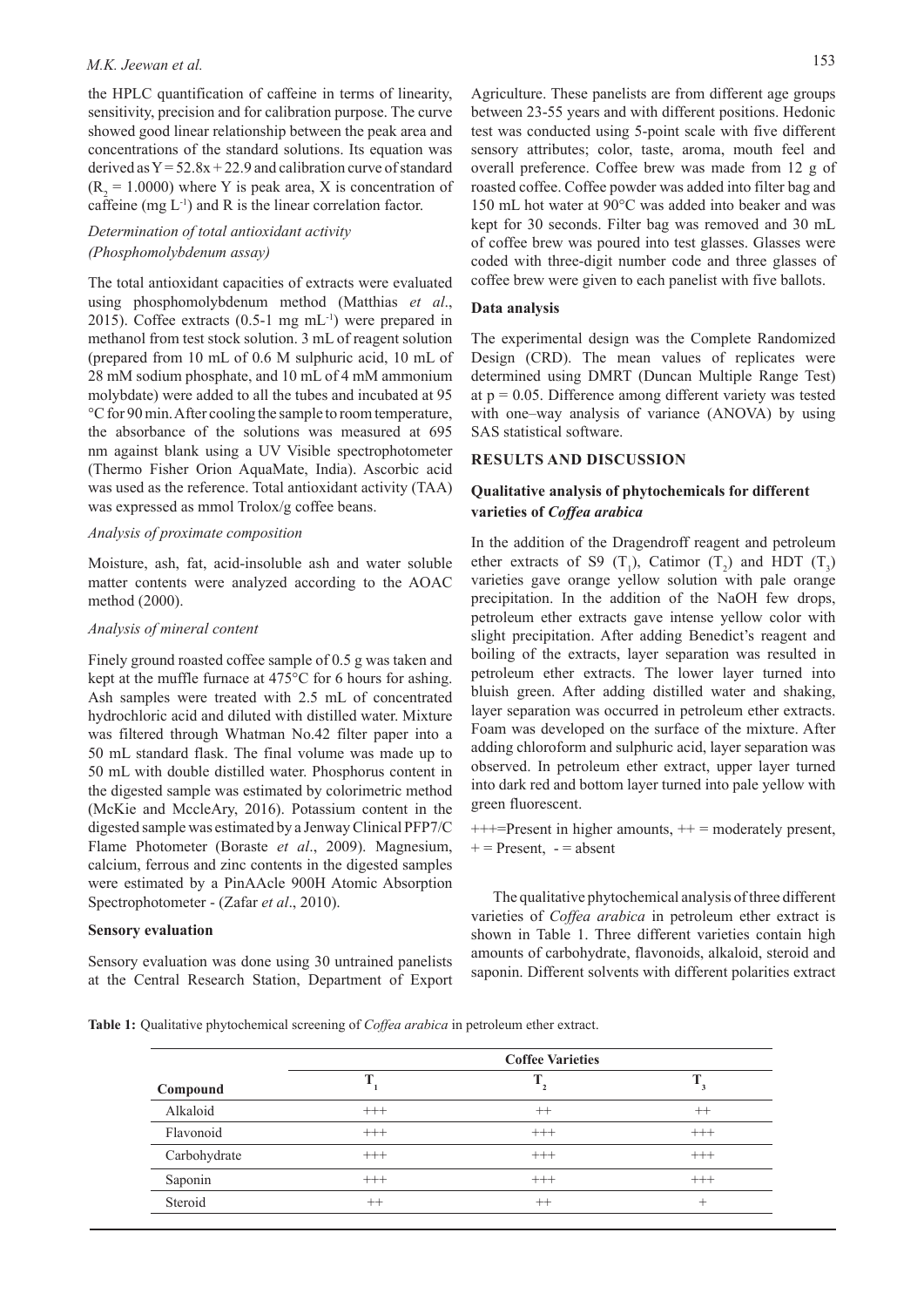specific phytochemicals in plants. But, here it seems to be that alkaloid like phytochemicals had been highly extracted into non-polar solvents like petroleum ether (Chen *et al*., 2014).

## **Comparative phytochemical characteristic analysis of three different varieties of** *Coffea arabica*

## *Caffeine content in three different varieties of Coffea arabica*

The caffeine content in three different varieties of roasted *Coffea arabica* powder is shown in Figure 1. Caffeine Content of S9, Catimor and HDT varieties were 66.71 mg L<sup>-1</sup>, 47.63 mg L<sup>-1</sup> and 58.43 mg L<sup>-1</sup> respectively. Caffeine content was significantly different (p<0.05) among varieties. The S9 variety showed the highest caffeine content while the Catimor variety showed lowest caffeine content. According to the Kebena *et al*. (2017), caffeine content of *Coffea arabica* in South West Ethiopia was 57.23 to 64.61 mg  $L^{-1}$ 

Coffee is a rich source of dietary antioxidants, and this property, coupled with the fact that coffee is one of the world's most popular beverages, has led to the understanding that coffee is a major contributor to dietary antioxidant intake. As shown in Figure 2, variety S9 coffee extract had significantly high  $(p<0.05)$  total antioxidant activity compared to that in extracts from other two varieties. These differences are due to the genetic variation among the varieties. In accordance with literature (Daglia *et al*., 2000), a rise of total anti-oxidant activity from the green coffee beans to the light roasting degree was detected. It is due to a release of highly active low molecular weight phenols from the green coffee constituents by moderate heating (Montavon *et al*., 2003). Antioxidant content of *Coffea arabica* in Brazil, Columbia, Ethiopia and India (according to region of origin) were 0.95, 1.01, 1.03, 1.17 mmol Trolox/g respectively (Ewa *et al*., 2017).

**Total antioxidant activity (Phosphomolybdenum assay)**



The values are means of triplicates

The vertical bars indicate the standard errors

**Figure 1:** Caffeine content of three different varieties of *Coffea arabica.*



The values are means of triplicates The vertical bars indicate the standard errors

**Figure 2:** Total antioxidant activity of three different varieties of *Coffea arabica*.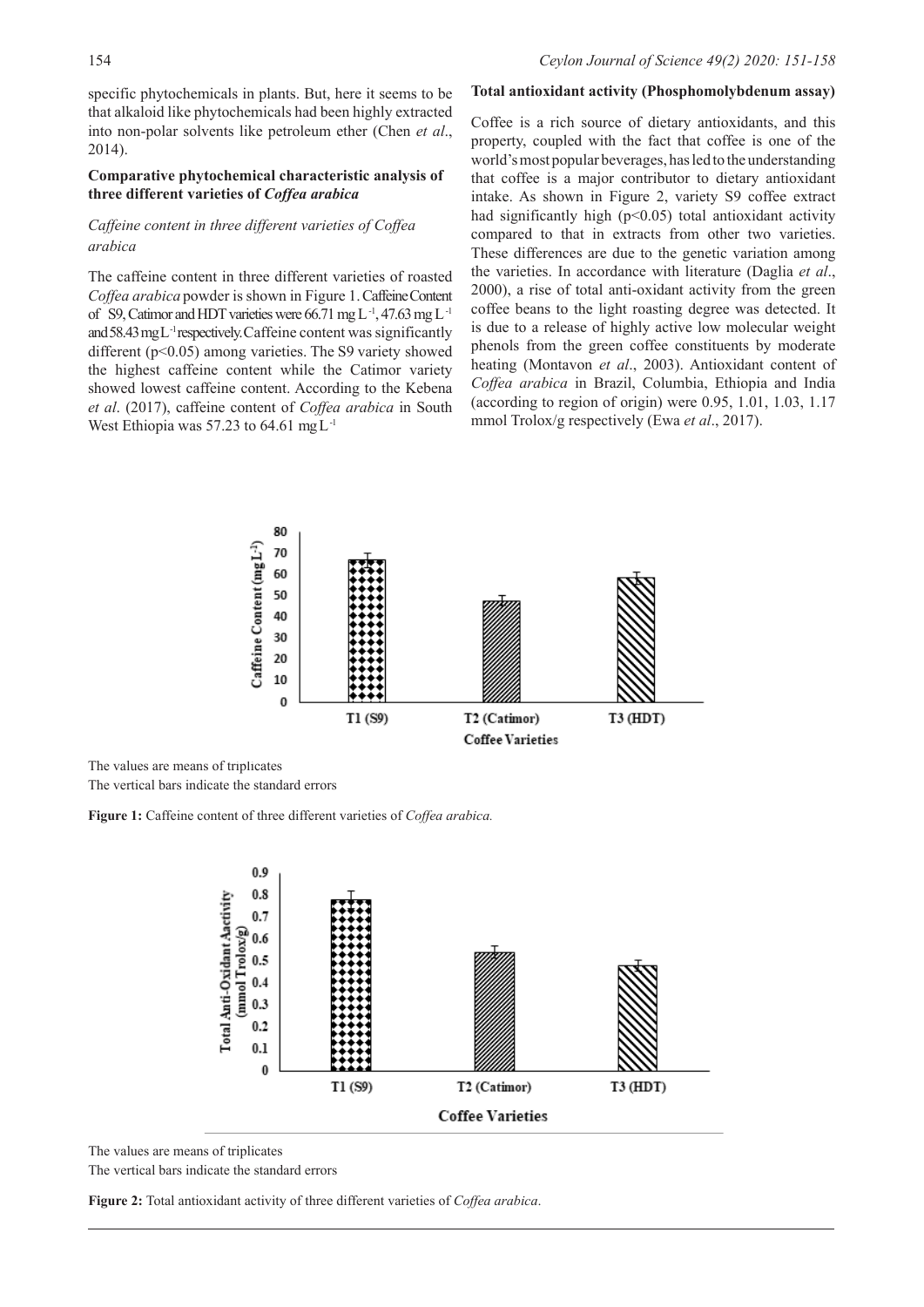

The values are means of triplicates The vertical bars indicate the standard errors

**Figure 3:** Moisture, fat and water soluble matter of three different varieties of *Coffea arabica.*

## **Comparative proximate analysis of three different**

#### **varieties of** *Coffea arabica*

## *Moisture percentage of three different varieties of Coffea arabica*

Figure 3 indicates the moisture content in three varieties of roasted *Coffea arabica* powder. Moisture content in the roasted *Coffea arabica* powder was significantly different among varieties  $(p<0.05)$ . It was observed that Catimor variety showed highest  $(p<0.05)$  moisture content while HDT variety showed significantly lowest  $(p<0.05)$ moisture content. Corresponding values were reported by Ismail and Anuar, (2013) were 12.54% for *Coffea liberica*.

### *Fat percentage of three varieties of Coffea arabica*

Figure 3 indicated the fat content in three different coffees of roasted *Coffea arabica* powder. Fat content was significantly different ( $p$ <0.05) among varieties and HDT variety had the highest fat  $(p<0.05)$  content while Catimor variety showed the lowest. The values for oil content in roasted coffees are higher than those for green beans due to the beans dry matter loss during roasting, which in turn varies with the degree of roast (Speer and Kölling-Speer, 2006).

#### **Water soluble matter percentage of three different**

#### **varieties of** *Coffea arabica*

Figure 3 indicated the water soluble matter in three different varieties of roasted *Coffea arabica* powder. It was observed that the highest water soluble matter content was in HDT variety while lowest water soluble matter content was shown by Catimor variety. Water soluble matter content was significantly different (p<0.05) among varieties. Corresponding values were reported by Rajesh Kumar *et al*. (2014).

### **Total ash percentage of three different varieties of**  *Coffea arabica*

Figure 4 indicated the total ash content in three different varieties of roasted *Cofeea arabica* powder. The S9 variety

showed highest total ash content and the HDT variety showed lowest total ash content. However, there was no any significant difference between S9 and Catimor, Catimor and HDT varieties  $(p>0.05)$ . There was a significant difference  $(p< 0.05)$  in total ash content between S9 and HDT varieties. Corresponding values were reported by Ismail and Anuar, (2013) were 3.71% for *Coffea liberica*. Values obtained in this study for ash percentage in three *Coffea arabica* varieties were significantly higher than the comparable findings reported for other *Coffea* species.

## **Acid insoluble ash percentage of three different varieties of** *Coffea arabica*

The acid insoluble ash content in three varieties of roasted *Coffea arabica* powder are shown in Figure 4.

The variety S9 showed the highest acid insoluble ash content and HDT variety showed the lowest acid insoluble ash content. But the S9 and Catimor, S9 and HDT varieties showed significant difference among each other  $(p<0.05)$ . Corresponding values were reported by Rajesh Kumar *et al*. (2014).

## **Comparative mineral analysis of three different varieties of** *Coffea arabica*

Coffee contains many micronutrients such as magnesium, potassium, niacin, and vitamin E. and other important minor compounds. Coffee contains many minerals and vitamins, particularly and nicotinic acid. Composition of the coffee depends on the following factors such as the quantity of ground coffee, the brewing method, the quality of the water used, and the other ingredients used in the coffee (Moreira *et al*., 2017; Tran *et al*., 2017). Generally, the concentration of twenty-seven elements are (Li, Be, B, Mg, Al, P, K, Ca, Cr, Mn, Co, Ni, Cu, Zn, As, Se, Sr, Mo, Cd, Sn, Sb, Ba, Hg, Pb, Bi, Н, and U) in green coffee (Semen *et al*., 2017). Table 2 indicated the phosphorous, potassium, magnesium, calcium, ferrous and zinc content in three different varieties of roasted *Coffea arabica* powder.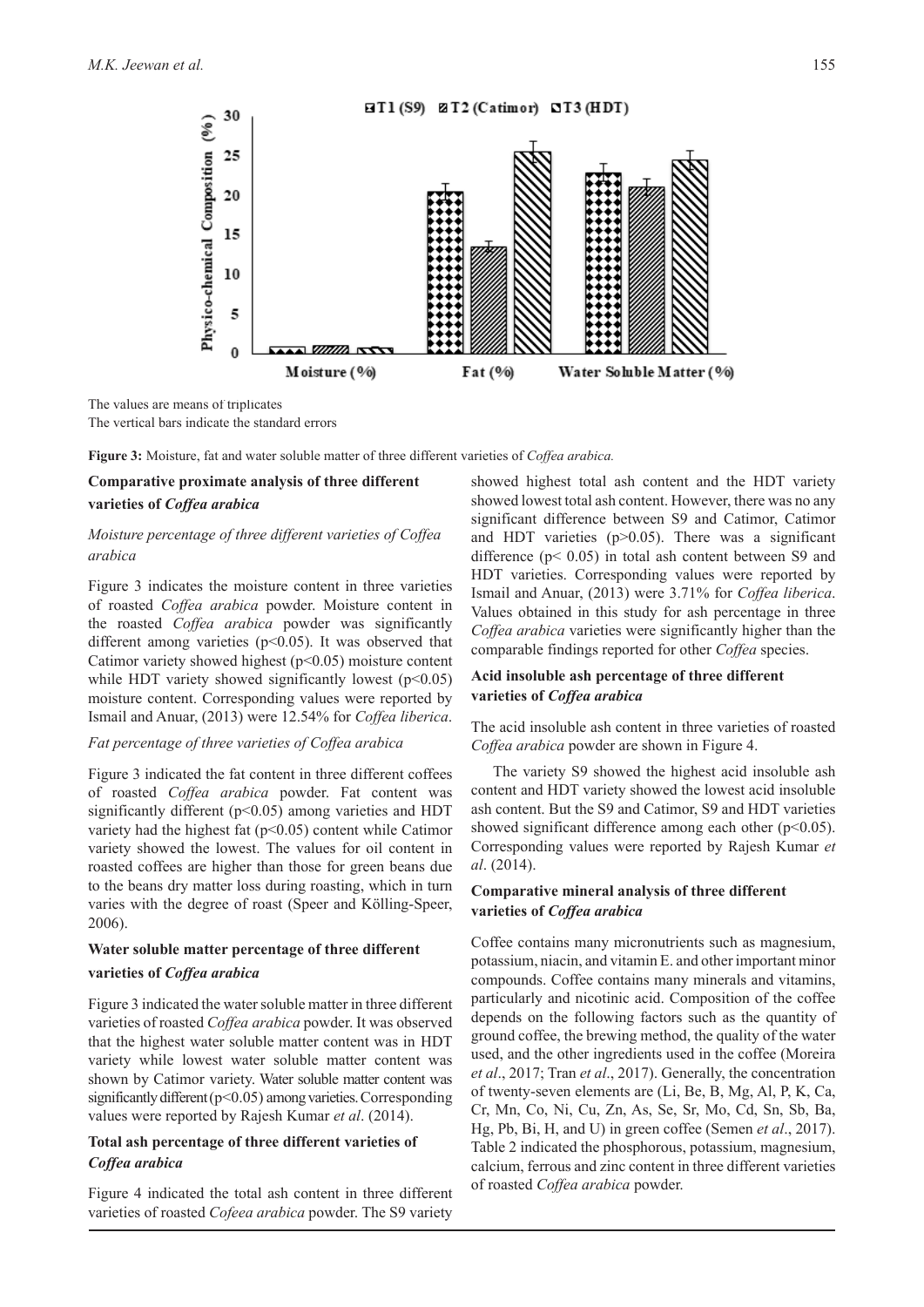

The values are means of triplicates

**Figure 4:** Total ash and insoluble ash of three different varieties of *Coffea arabica.*

**Table 2:** Mineral contents of three different varieties of *Coffea arabica*

| <b>Variety</b> | $P(\%)$                      | $K(\%)$                      | $Mg(\%)$                     | Ca (%)                       | Fe $\left(\frac{9}{6}\right)$ | $\mathbb{Z} \mathbf{n}$ (%)   |
|----------------|------------------------------|------------------------------|------------------------------|------------------------------|-------------------------------|-------------------------------|
| S9             | $1.89 \pm 0.02$ <sup>a</sup> | $1.31 \pm 0.01$ <sup>a</sup> | $0.16 \pm 0.02^{\text{a}}$   | $0.49 \pm 0.03$ <sup>a</sup> | $0.45 \pm 0.01$ <sup>a</sup>  | $0.04 \pm 0.02$ <sup>a</sup>  |
| Catimor        | $1.58 \pm 0.04^b$            | $1.27 \pm 0.02^{\text{a}}$   | $0.11 \pm 0.05^{\rm b}$      | $0.65 \pm 0.02^{\text{a}}$   | $0.57 \pm 0.04^b$             | $0.01 \pm 0.05$ <sup>ab</sup> |
| <b>HDT</b>     | $1.29 \pm 0.05$ <sup>c</sup> | $1.24 \pm 0.01$ <sup>a</sup> | $0.18 \pm 0.01$ <sup>a</sup> | $0.58 \pm 0.01$ <sup>a</sup> | $0.43 \pm 0.01$ <sup>a</sup>  | $0.03 \pm 0.03^b$             |

The values are means of triplicates  $\pm$  standard error

The means with the same letters are not significantly different at 5% level

**Table 3:** Sensory evaluations on color of three different varieties of *Coffea arabica.* 

| <b>Variety</b> | Color                         | Aroma                        | <b>Taste</b>                 | <b>Mouth feel</b>            | <b>Overall</b><br>Acceptability |
|----------------|-------------------------------|------------------------------|------------------------------|------------------------------|---------------------------------|
| S9             | $4.93 \pm 0.02^{\text{a}}$    | $4.86 \pm 0.01$ <sup>a</sup> | $4.44 \pm 0.02^{\text{a}}$   | $4.13 \pm 0.02^{\text{a}}$   | $4.59 \pm 0.02$ <sup>a</sup>    |
| <b>Catimor</b> | $4.72 \pm 0.03$ <sup>ab</sup> | $4.13 \pm 0.013$ °           | $3.64 \pm 0.01$ °            | $3.75 \pm 0.03^b$            | $3.75 \pm 0.03^b$               |
| <b>HDT</b>     | $4.87 \pm 0.01$ <sup>a</sup>  | $3.42\pm0.02^b$              | $4.29 \pm 0.01$ <sup>b</sup> | $4.29 \pm 0.03$ <sup>a</sup> | $4.56 \pm 0.01$ <sup>a</sup>    |

The values are means of 30 replicates  $\pm$  standard error

The means with the same letters are not significantly different from each other at 5% level

The S9 variety showed significantly  $(p<0.05)$  highest phosphorous content and the HDT variety showed significantly lowest phosphorous content among other varieties. Three varieties showed significant difference among each other  $(p<0.05)$ . The S9 showed highest potassium content compared to the other varieties. HDT variety showed lowest potassium content compared to the other varieties. There were no any significance differences among three coffee varieties (p>0.05).

The HDT variety showed the highest magnesium content and the Catimor variety showed the lowest magnesium content. S9 and HDT varieties did not show any significance difference between each other  $(p>0.05)$ . The Catimor variety showed the highest calcium content compared with the other two varieties. There was no any significance difference among each variety (p>0.05). There was a significant difference  $(p<0.05)$  in ferrous content among varieties and Catimor variety showed the highest ferrous content and the HDT variety showed lowest ferrous content. There was no significant difference (p>0.05) in ferrous content between S9 and HDT varieties. Zinc content was significantly different( $p$ <0.05) among varieties and S9 variety showed the highest zinc content and the Catimor variety showed the lowest zinc content.

## **Sensory evaluation on aroma of three different varieties of** *Coffea arabica*

The Table 3 indicated that the S9 variety showed significantly ( $p<0.05$ ) highest value and the Catimor variety showed significantly ( $p$ <0.05) lowest value for aroma. A significant difference ( $p$ <0.05) was observed for aroma between S9 and HDT varieties. The panelists preferred S9 variety than others and according to hedonic scale panelists like S9 variety moderately based on overall acceptability.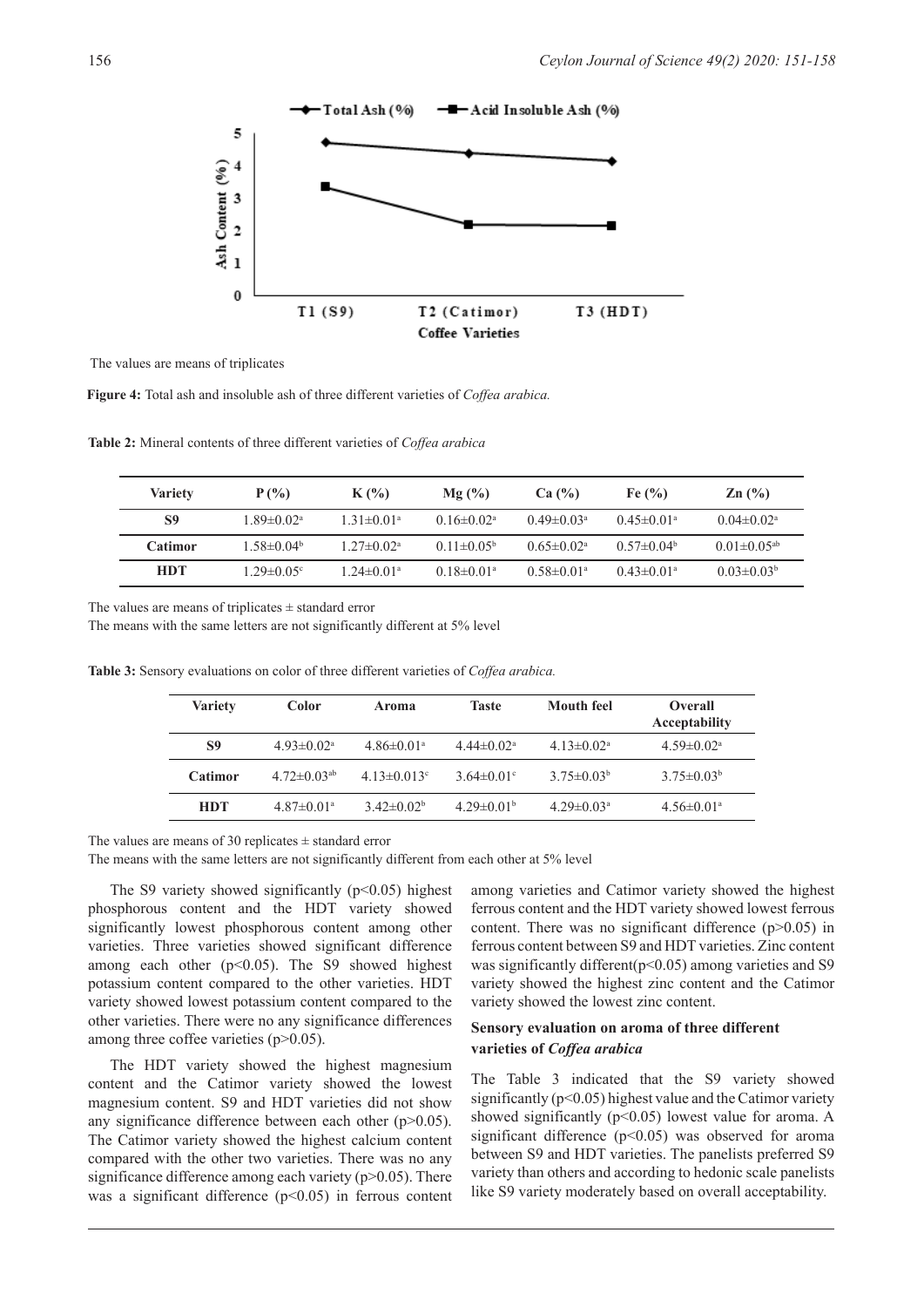### **CONCLUSIONS**

This study was carried out to find out phytochemical, physico-chemical composition, mineral content and total antioxidant activity of roasted *Coffea arabica* powder collected from three different varieties such as Hybrido-De-Timor (HDT), HDT x Takari (S9), HDT x Catura (Catimor). Phytochemical screening and physico-chemical analysis revealed that the S9 variety is richest in caffeine content and total ash content, while the Catimor and HDT varieties are richest in moisture and crude fat content, respectively. In mineral analysis, phosphorus, potassium and zinc content were highest in S9, while magnesium content was highest in HDT variety. Catimor variety contains significantly  $(p<0.05)$  higher amount of ferrous and calcium compared to other two varieties. In sensory evaluation coffee brewed from S9 was the most preferred in terms of color, taste, aroma and overall acceptance.

## **ACKNOWLEDGEMENT**

The authors wish to thank the Division of Postharvest Technology, Central Research Station, Department of Export Agriculture, Matale for all the facilities provided.

### **CONFLICT OF INTEREST**

The Authors declare that there is no conflict of interest.

#### **REFERENCES**

- Abebe, Y., Bogale, A., Hambidge, K.M., Stoecker, B.J., Arbide, I., Teshome, A., Krebs, N.F., Westcott, J.E., Bailey, K.B. and Gibson, R.S. (2008), Inadequate intakes of dietary zinc among pregnant women from subsistence households in Sidama, Southern Ethiopia, *Public Health Nutrition*, **11**(4): 379-386.
- Amare, M. and Admassie, S. (2012), Polymer modified glassy carbon electrode for the electrochemical determination of caffeine in coffee, *Talanta*, **93**: 122- 128.
- AOAC (2000). Association of Official Analytical Chemists, Official Methods of Analysis, 17<sup>th</sup> edition. Washington, DC.
- Boraste, A., Vamsi, K.K., Jhadav, A., Khairnar, Y., Gupta, N., Trivedi, S., Patil, P., Gupta, G., Gupta, M., Mujapara, A.K. and Joshi, B. (2009), Biofertilizers: A novel tool for agriculture, *International Journal of Microbiology Research*, **1**(2): 23-31.
- Butt, M.S., Ahmed, M.T., Sultan, A.M., Yasin, M. and Imran, M. (2011), Evaluating the effects of decaffeination on nutritional and antioxidant status of different coffee brands, *International Journal of Food Safety*, **13**:198-207.
- Chandrashekar, K., Santanu, S and Prasanna, K. (2010), Phyto-chemical studies of aerial parts of the plant *Leucas lavandulaefolia*, *Der Pharma Chemica*, **2**(5): 434-437.
- Chen, S., Teoh, N.C., Chitturi, S. and Farrell, G.C. (2014), Coffee and non‐alcoholic fatty liver disease: Brewing evidence for hepatoprotection, *Journal of Gastroenterology and Hepatology*, **29**(3): 435-441.
- Chou, K.H. and Bell, L.N. (2007), Caffeine content

of prepackaged national‐brand and private‐label carbonated beverages, *Journal of Food Science*, **72**(6): 337-342.

- Daglia, M., Papetti, A., Gregotti, C., Bertè, F. and Gazzani, G. (2000), *In vitro* antioxidant and ex vivo protective activities of green and roasted coffee, *Journal of Agricultural and Food Chemistry*, **48**(5): 1449-1454.
- Ewa, D., Anna, S., Rita, R., Maria, D., Franciszek, Ś. and Katarzyna, Ś. (2017), Assessing polyphenols content and antioxidant activity in coffee beans according to origin and the degree of roasting, *Rocz Panstw Zakl Hig*, **68**(4): 347-353.
- FAO. (2013). FAO Statistical Yearbook: *World Food and Agriculture*. FAO.
- Higdon, J.V. and Frei, B. (2006), Coffee and health: a review of recent human research, *Critical Reviews in Food Science and Nutrition*, **46**(2): 101-123.
- Ismail, I., Anuar, M.S. and Shamsudin, R. (2013), Effect on the physico-chemical properties of *liberica* green coffee beans under ambient storage, *International Food Research Journal*, **20**(1): 255-264.
- Jeszka-Skowron, M., Zgoła-Grzes´kowiak, A. and Grzes´kowiak, T. (2015), Analytical methods applied for the characterization and determination of bioactive compounds in coffee, *European Food Research and Technology*, **240**: 19-31.
- Matthias, O.A., Philip, F.U., Uchenna, N.A.N., Chidozie, U.E.O., Uchenna, B.O. and Emmanuel, C.M. (2015), Antioxidant, total phenolic and flavonoid content of selected Nigerian medicinal plants, *Dhaka University Journal of Pharmaceutical Sciences*, **14**: 34-41.
- McKie, V.A. and MccleAry, B.V. (2016), A novel and rapid colorimetric method for measuring total phosphorus and phytic acid in foods and animal feeds, *Journal of AOAC International*, **99**(3), 738-743.
- Mesfine, S., Legesse, A. and Israel A. (2018), Determination of Caffeine Content of Bale Coffee Using HPLC Analysis, *Food Science and Quality Management,* **73**: 23-32.
- Montavon, P., Mauron, A.F. and Duruz, E., (2003), Changes in green coffee protein profiles during roasting, *Journal of Agricultural and Food Chemistry*, **51**(8): 2335-2343.
- Moreira, A.S., Nunes, F.M., Simões, C., Maciel, E. and Domingues, P. (2017), Data on coffee composition and mass spectrometry analysis of mixtures of coffee related carbohydrates, phenolic compounds, and peptides, *Data in Brief*, **13**: 145-161.
- Norton, T.R., Lazev, A.B. and Sullivan, M.J. (2011), The "buzz" on caffeine: Patterns of caffeine use in a convenience sample of college students, *Journal of Caffeine Research*, **1**(1): 35-40.
- Kebena, G.M. and Tamene, T.B. (2017), Determination of caffeine in raw and roasted coffee beans of ilu abba bora zone, South West Ethiopia, *Indo American Journal of Pharmaceutical Research*, **7**(9): 463-470.
- Kokate, C.K. (1999), Phytochemical Methods, *Phytotherapy*, **78**: 126-129.
- Korwar, P.G., Arun, K.B., Basawaraj S.P., Halkai M.A., Upendra, K., Hariprasanna, R.C. and Srinivas, R.S. (2010), A study on phytochemical investigation of *Drynaria quercifolia* linn rhizome, *International*